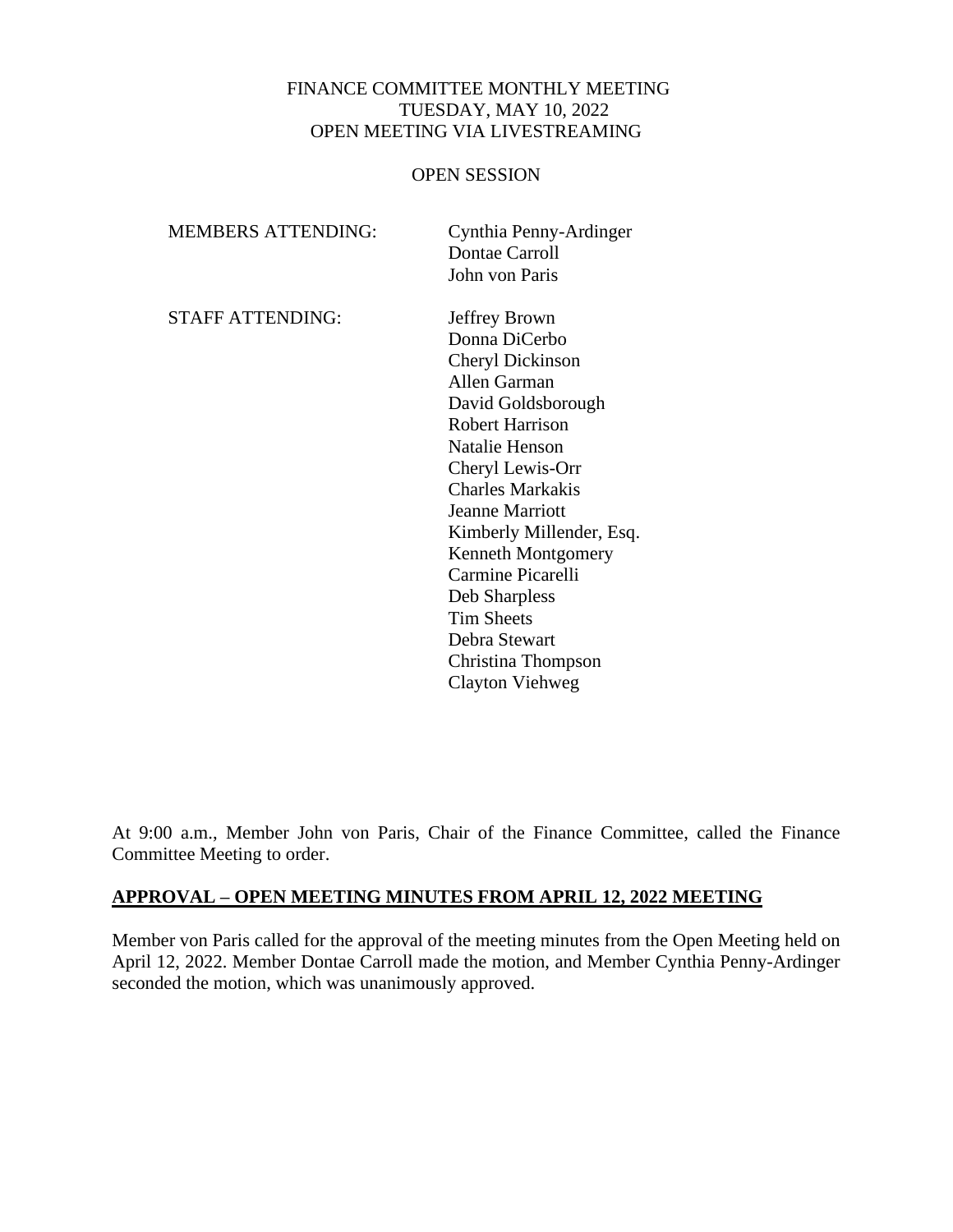OPEN SESSION MAY 10, 2022 PAGE TWO OF FIVE

## **APPROVAL – CONTRACT NO. J01B2600015 – OPENTEXT CONTENT SERVER MAINTENANCE**

Mr. David Goldsborough requested a recommendation of approval from the Finance Committee to present Contract No. J01B2600015 – OpenText Content Server to the full Maryland Transportation Authority (MDTA) Board at its next scheduled meeting.

This contract is for three years of Open Text Content Server Maintenance and Support for the MDTA Division of Information Technology which is used to maintain, store and allow quick access to various documents as well as allow fluent workflow management. The MDTA leverages the OpenText Content Server for the management of documents to include: Procurement Card Log processing and approval; Financial File Cabinet for storage of important finance documents; Human Resource scanning for digital storage; and the sorting of important documents. The contract also provides capacity for the future storage needs of MDTA Police and Civil Rights and Fair Practices files. The continued software maintenance and support will allow the MDTA to maintain its current licenses, continue to use the OpenText software, and access technical support as needed.

This contract was procured as a Small Business Reserve, Purchase Order Request for Proposal under Functional Area III of the Department of Information (DoIT) Commercial Off-the-Shelf Software (COTS 2012) Contract No. 06B2490021. Five Small Business Reserve Master Contractors authorized to supply OpenText Maintenance and Support were requested to submit bids. Of the two bid responses received, the lowest financial proposal was provided by En-Net Services, LLC, with a cost of \$651,674.49.

Member von Paris called for a motion to recommend approval of this item to the full MDTA Board at its next scheduled meeting. Member Penny-Ardinger made the motion, and Member Carroll seconded the motion, which was unanimously approved.

# **APPROVAL – CONTRACT NO. J01B3400068 – RUBRIK SOFTWARE MAINTENANCE**

Mr. Charles Markakis requested a recommendation of approval from the Finance Committee to present Contract No. J01B3400068 – Rubrik Software Maintenance to the full MDTA Board at its next scheduled meeting.

This contract is for three years of Rubrik software and support for the MDTA Office of Information Technology. This backup software is critical to the MDTA's operations. In additional to performing reliable backups of all MDTA enterprise servers/systems, Rubrik also takes backups of the multiple file shares hosted on MDTA's NetApp storage system. By taking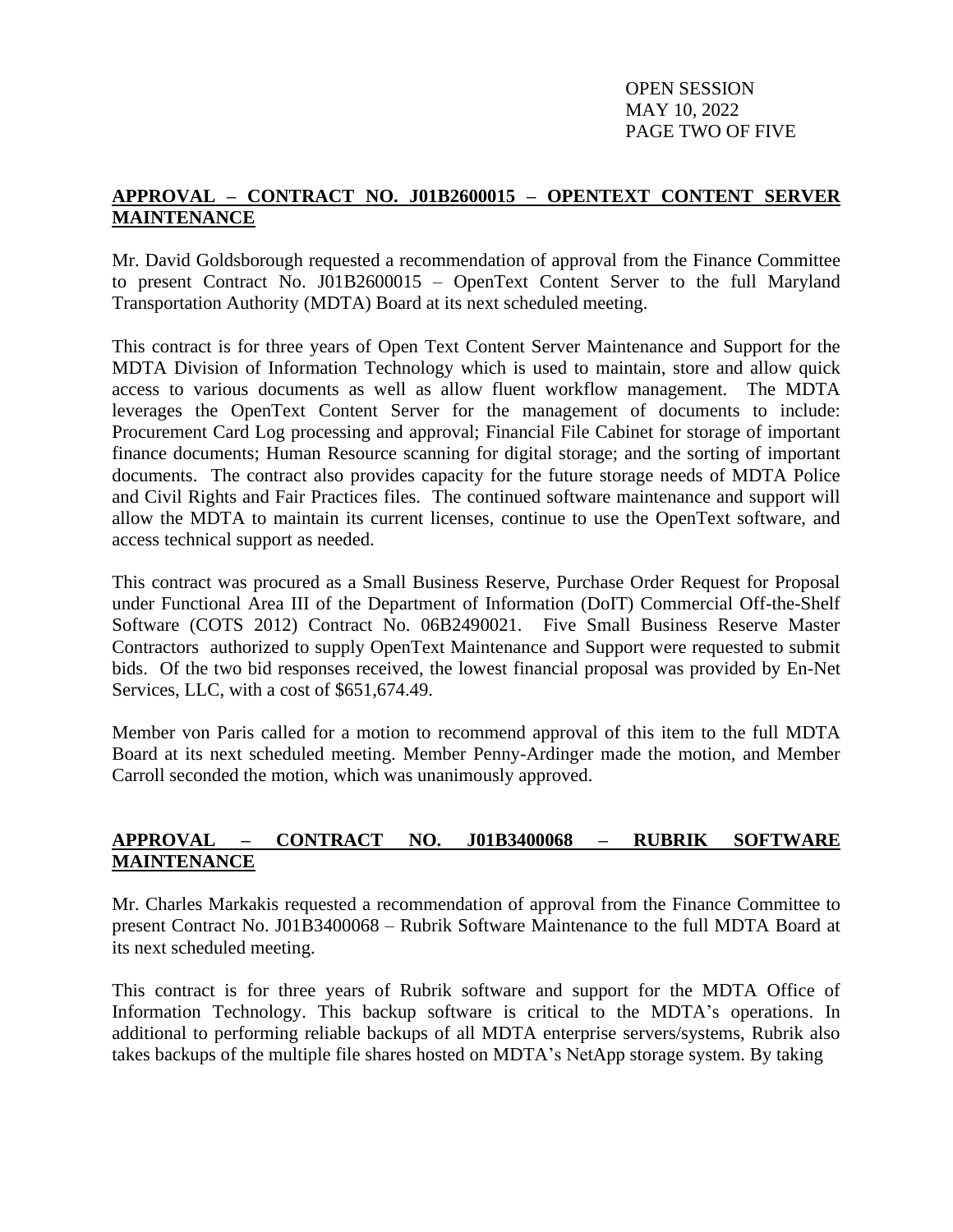OPEN SESSION MAY 10, 2022 PAGE THREE OF FIVE

multiple backups of MDTA file shares throughout the day, the MDTA is better protected if the organization encounters a ransomware attack. Without the renewal of Rubrik, all data protection services it affords the MDTA will cease to continue.

This contract was procured as a Purchase Order Request for Proposal (PORFP) under Functional Area (FA) I of the DoIT COTS 2012 Master Contract, Blanket Purchase Order Number 060B2490021. Of the four Master Contractors authorized by Rubrik per the DoIT's Master Contractor list to provide the products under the referenced functional area, two submitted proposals. One firm submitted a Master Contractor Feedback Form and the other firm was deemed nonresponsive and was therefore not susceptible for award. The recommended awardee supplied the lowest priced proposal.

Member von Paris called for a motion to recommend approval of this item to the full MDTA Board at its next scheduled meeting. Member Carroll made the motion, and Member Penny-Ardinger seconded the motion, which was unanimously approved.

# **APPROVAL – CONTRACT NO. MT-3145-0000 AND MT-3155-0000 – HVAC MAINTENANCE AND REPAIRS FOR MDTA FACILITIES**

Mr. Robert Harrison requested a recommendation of approval from the Finance Committee to present Contract No. MT-3145-0000 and MT-3155-0000 – HVAC Maintenance and Repairs to the full MDTA Board at its next scheduled meeting.

The HVAC Maintenance and Repairs for MDTA Facilities contract was advertised under Solicitation Number MT-3145-0000. The solicitation included two regions: Central and Northern Region and Southern Region. The agency is seeking approval to execute contracts for both regions under Contract Numbers MT-3145-0000 (Southern Region) and MT-3155-0000 (Central and Northern Region).

These contracts are for HVAC Repair and Maintenance. The requested repair and maintenance services include: all boilers, dampers, air handling units, chillers, cooling towers, air conditioning and control compressors, electrical, electronic and pneumatic controls, coils, pumps, valves, gauges, nozzles, motors, exhaust fans and any other item directly related to the heating and air conditioning systems at the various MDTA facilities.

Bids were opened on this project on February 18, 2022. There were seven bidders for Region 1 (Central and Northern Region) and five bidders for Region 2 (Southern Region). The apparent low bidders are Denver-Elek, Inc. for Region 1 and Electrical Automation Services, Inc. for Region 2.

Member von Paris called for a motion to recommend approval of this item to the full MDTA Board at its next scheduled meeting. Member Penny-Ardinger made the motion, and Member Carroll seconded the motion, which was unanimously approved.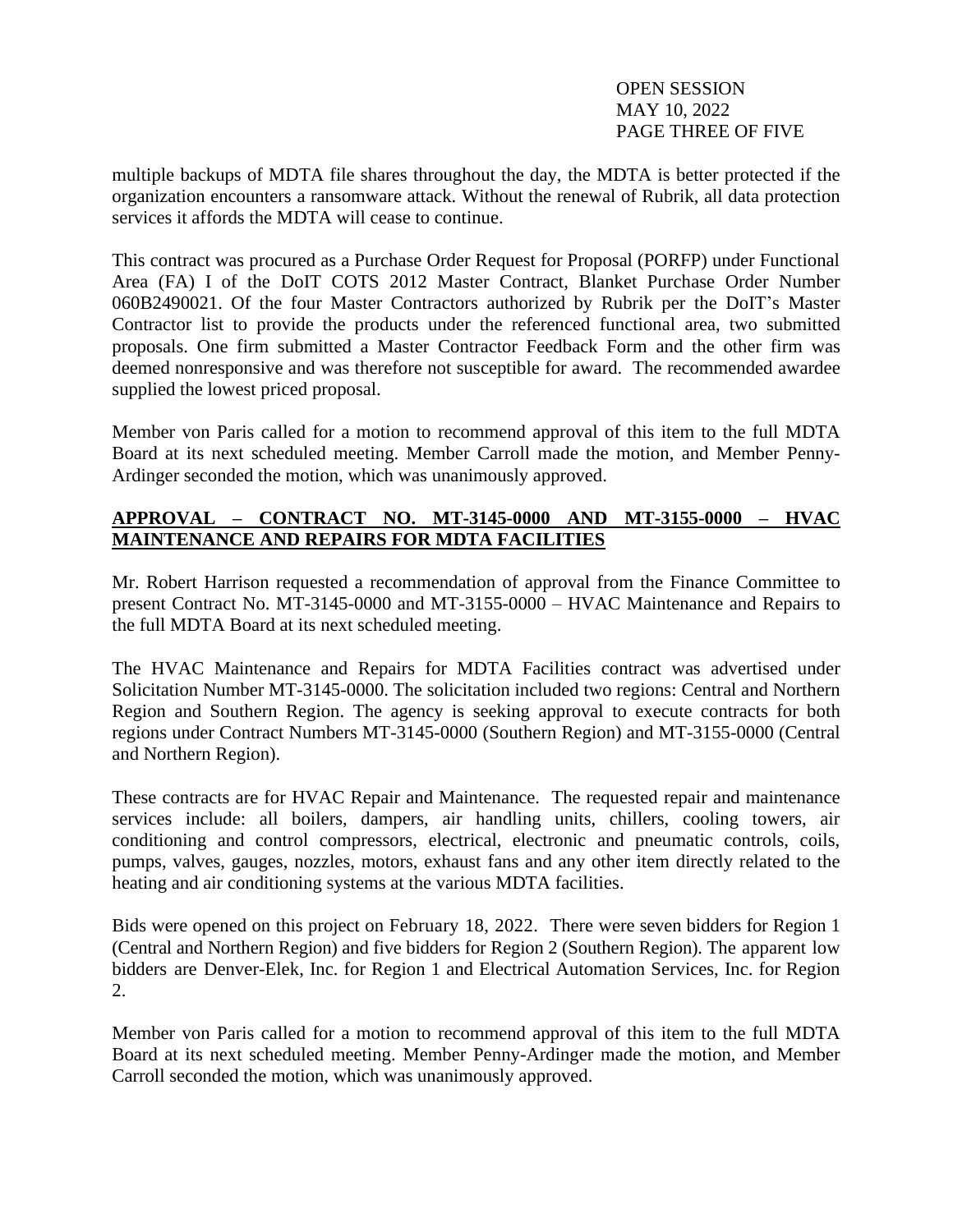OPEN SESSION MAY 10, 2022 PAGE FOUR OF FIVE

### **UPDATE – INVESTMENT COMMITTEE REPORT**

Mr. Allen Garman and Mr. Clayton Viehweg provided an update to the Finance Committee on market conditions and the activities of the Investment Committee for the three-month period ended March 31, 2022. The update included a review of the financial market, portfolio strategies, total return performance, investment policy compliance, and dealer trade allocations. Market drivers that may influence portfolio performance in the coming months were also discussed, including the economy, fiscal policy, and Federal Reserve monetary policy.

#### **Member Dontae Carroll left the meeting at 9:45 am.**

### **UPDATE – THIRD QUARTER OPERATING BUDGET VERSUS ACTUAL SPENDING**

Mr. Jeffrey Brown updated the Finance Committee on actual versus projected year-to-date spending for the third quarter of FY 2022. As of March 31, 2022, 52% of the operating budget was spent compared to the target of 73%. Except for Object 13 (Fixed Charges), all other Objects were below targeted spending levels. Mr. Brown noted that the primary drivers for the reduced spending are personnel vacancies, the seasonality of certain expenses, and the timing of invoices. Mr. Brown stated that expenses are expected to become more aligned with the budget as the year progresses.

#### **UPDATE – THIRD QUARTER CAPITAL BUDGET VERSUS ACTUAL SPENDING**

Ms. Jeanne Marriott updated the Finance Committee on actual year-to-date spending for the third quarter compared to projected spending as shown in the FY 2022-2027 Draft Consolidated Transportation Program. As of March 31, 2022, 51% of the FY 2022 capital budget was spent as compared to the target of 75%. The total budget for FY 2022 is \$602.9 million. Actual spending through the third quarter was \$307.4 million.

#### **UPDATE – TRAFFIC AND REVENUE**

Ms. Deborah Sharpless and Ms. Cheryl Lewis-Orr provided an update to the Finance Committee on the FY 2022 Traffic and Revenue (T&R) performance through March 31, 2022. Ms. Sharpless advised that revenue underperformance will not impact the MDTA's ability to achieve its 2.0x debt service coverage policy. Forward projections anticipate ending the fiscal year underperforming the T&R forecast. Key contributors to underperformance are not expected to impact MDTA's future T&R forecasts, except known revenue reductions from the Customer Assistance Plan.